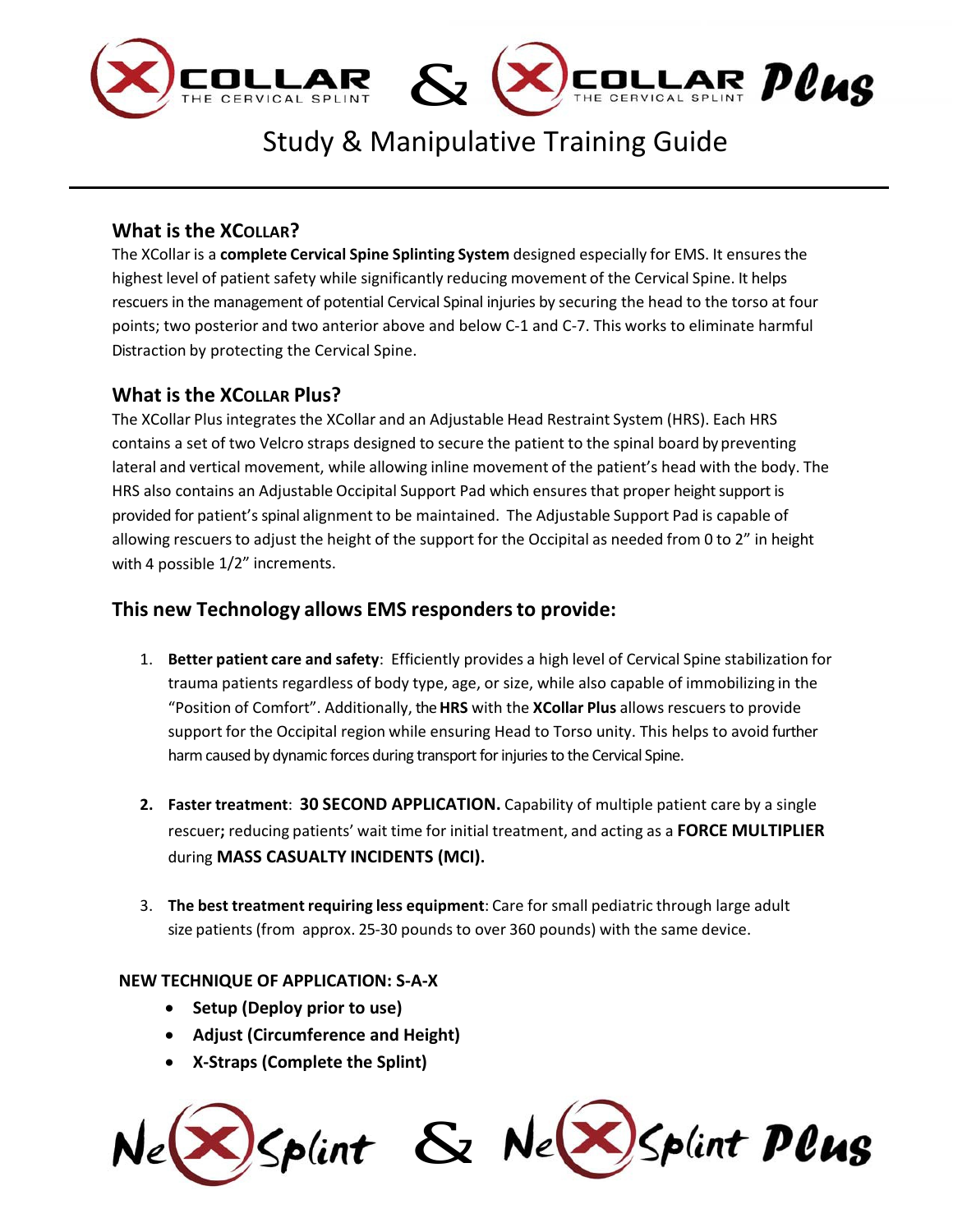

### **3‐Step Easy Application in 30 seconds:**

### **"S‐A‐X" (SETUP –ADJUST – X‐STRAPS APPLICATION)**

### **#1: SETUP**

• Extend the XCollar to its longest setting. Unfold the Back Support and lock it in place.

### **#2: ADJUST**

- Encircle the patient and capture the chin before connecting the buckle. Note that the chin is the anchor point, so ensure that the chin properly captured between the Chin Strap (in front) and the Foam Padding (below).
- While holding the front of the device in place, use the "push & pull" (Opposing Forces) method to adjust Side Straps evenly (circumference adjustment).
- Extend Chest Support Piece until firm contact with the upper sternum is obtained (height adjustment).

### **#3: X‐STRAPS APPLICATION**

• Apply X‐Straps, using the "push & pull" (Opposing Forces) method, to the corresponding color‐coded Velcro anchor points while ensuring to maintain tension on the X‐Straps. This integrates anterior and posterior pieces to splint the patient.

### **USE DIRECT OPPOSING FORCES IN EVERY STEP OF APPLICATION**

After a completed proper application, the following criteria must be met:

- Proper capturing of the chin.
- Firm Contact of Chest Support on Upper Sternum.
- Tension on X‐Straps.

**After XCollar application, you may proceed to secure the patient to the spinal board/vacuum mattress/rescue basket by applying the HEAD RESTRAINT SYSTEM (HRS).**

### **2‐STEP HRS APPLICATION:**

**1 – STACK, SLIDE and STICK –** Once patient is on the spinal board, STACK the Occipital Support pieces to desired height as needed to maintain proper alignment. SLIDE the Occipital Support Pad under the head. Pull the clear film strip to STICK the Occipital Support Pad to the spinal board.

**2 – SECURING STRAPS APPLICATION –** Remove one X‐Strap while maintaining tension, then place the black side of the square end to the XCollar Velcro anchor point. Reattach X‐Strap. Wrap the securing strap to the spinal board to take off the slack. **DO NOT OVERTIGHTEN.** Repeat on opposite side.

# **Airway Management**

- **1.** Loosen the **Chin Strap**, remove the **X‐STRAPS** and loosen the **Side Strapsif necessary.**
- **2.** Obtain airway.
- **3.** Re‐tighten X‐Straps to secure **XCOLLAR.**

**\*\*\*For extra‐large patients it may be necessary to temporarily unclip the buckle to intubate\*\*\***

www.training.xcollar.com

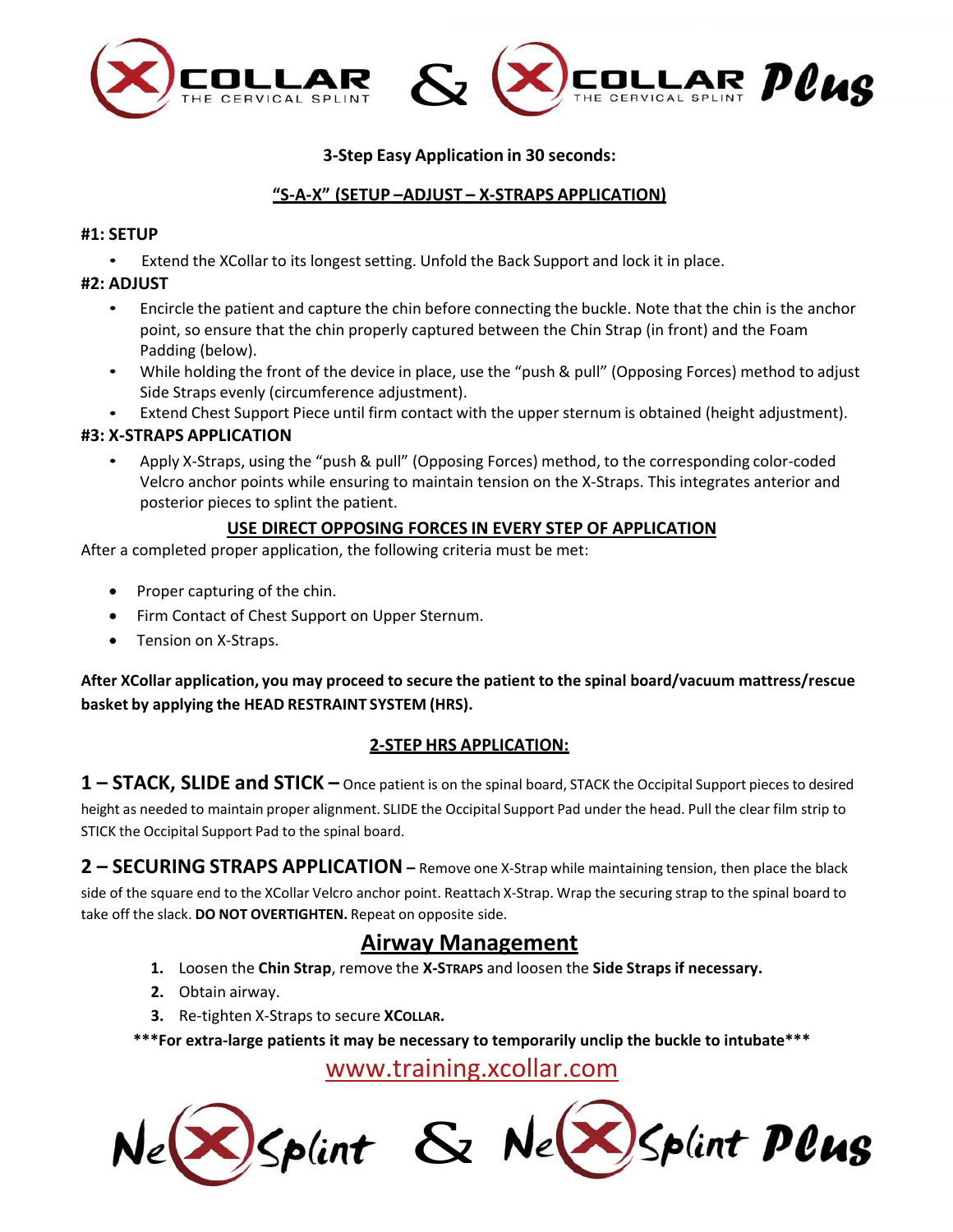



These hands-on steps are recommended by Emegear, LLC when applying the XCollar devices. You must demonstrate these applications to an "Evaluator" prior to applying the device on an injured patient. Please ensure that you feel comfortable applying the device in all situations:

### **Practice Tips:**

During application, use one hand on the XCollar front piece to control the patient's head and avoid unwanted manipulation.

Direct opposing forces must be used during application to control C‐Spine.

Practicing "real field" scenarios will ensure a high skill level and ease of use in the field.

Resetting of the XCollar to the "Originally Packaged Configuration" must be done prior to every application.

After application, tension on the X‐Straps and Chin Strap may be loosened to increase compliant patient comfort at provider's discretion.

# **Application Guide**

### **S – A – X Neutral Position Application**

### **1. SETUP**

Extend the Front and Back Pieces, then unfold and lock the Back Piece into place.

### **2. ADJUST**

Capture the chin between the Chin Strap and Padding, and proceed to encircling the patient to connect the Buckle to the Buckle Receiver.

Note: To easily connect the buckle, grab the buckle by the Side Strap and place flat against the XCollar to slide it into the Buckle Receiver.

Adjust Side Straps evenly to patient circumference using Opposing Forces.

**Note:** The first Side Strap adjusted should only reduce the free space around the head since proper tightening will be achieved once the second Side Strap is adjusted to the patient's circumference. As you adjust the circumference, proper capturing of the chin should be maintained.

Extend the Chest Support Piece to the upper sternum while controlling c-spine and pinch Locking Tabs into the lock position.

Note: Just as with any other splint, we are simply filling the gaps with all adjustments to custom-fit the XCollar to the patient. There should not be patient manipulation during application.

### **3. X‐STRAPS**

Using Opposing Forces, deploy, and connect the crossing X‐Straps to their corresponding color‐coded Velcro anchor points.

**Note:** Apply X‐Straps through the 4 guides underneath the patient's chin while ensuring to maintain tension on the X‐Straps.

### **Supine Position Application**

### **1. SETUP**

Extend the Front and Back Pieces, then unfold and lock the Back Piece into place.

#### **2. ADJUST**

Slide Back Piece at a 45° angle to midline underneath the patient's shoulder blades while employing a "Push-and-Pull" (Opposing Forces) method

**Note:** "Push & Pull" forces entail pulling up on the clothing as you push in the XCollar. Be sure to place the buckle between the XCollar and the floor to facilitate ease of entry and positioning. Ideally you should come from the patient's right shoulder to prevent head movement.

Pivot the Back Piece to be in‐line with the spine and ensure proper placement of the occipital pad directly under the occipital.

**Note:** Look for symmetry of the occipital foam padding on both sides of the patient's head for proper placement and also ensure that the sides of the XCollar are lying directly underneath the patient's earlobes.

Capture the chin between the Chin Strap and Padding, and proceed to encircling the patient to connect the Buckle to the Buckle Receiver.

Note: To easily connect the buckle, grab the buckle by the Side Strap and place flat against the XCollar to slide it into the Buckle Receiver.

Adjust Side Straps to patient circumference using Opposing Forces.

**Note:** The first Side Strap adjusted should only reduce the free space around the head since proper tightening will be achieved once the second Side Strap is adjusted to the patient's circumference. As you adjust the circumference, proper capturing of the chin should be maintained.

Extend the Chest Support Piece to the upper sternum while controlling c-spine and pinch Locking Tabs into the lock position.

Note: Just as with any other splint, we are simply filling the gaps with all adjustments to custom-fit the XCollar to the patient. There should not be patient manipulation during application.

### **3. X‐STRAPS**

Using Opposing Forces, deploy, and connect the crossing X‐Straps to their corresponding color‐coded Velcro anchor points.

**Note:** Apply X‐Straps through the 4 guides underneath the patient's chin while ensuring to maintain tension on the X‐Straps.

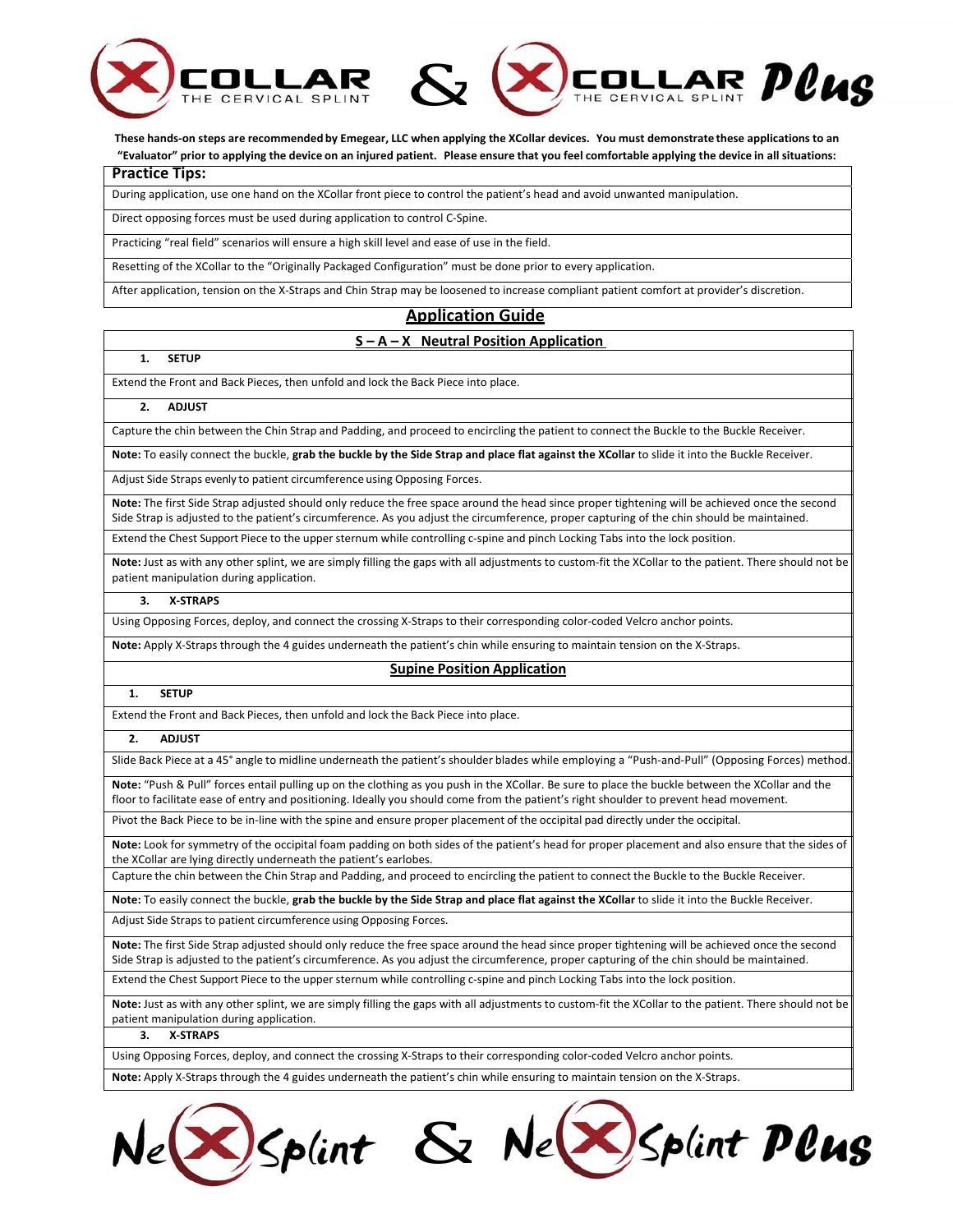

**Supine Application with Heavy Clothing**

COLLAR PCUS

#### **1. SETUP**

Extend the Front and Back Pieces, then unfold and lock the Back Piece into place.

#### **2. ADJUST**

Insert the XCollar between clothing layers and slide Back Piece at a 45° angle to midline underneath the patient's shoulder blade while employing a "Push‐and‐Pull" (Opposing Forces) method.

**Note:** You will need to intermittently pull on both layers of clothing while pushing in the XCollar.

Continue proper application as per **Supine Application.**

#### **In Position of Comfort & Prone Application**

Properly complete the XCollar **SETUP**, then capture the chin, encircle the patient, and connect the Buckle to the Buckle Receiver.

*&*

Tighten Lateral Side Strap on the side the patient is facing first and then complete the other Side Strap second.

Extend and lock Adjustable Chest Support asymmetrically ensuring padding has good contact on sternum.

**Note:** Ensure to obtain firm contact with the upper sternum and press the Locking Tabs to prevent losing the obtained adjustment.

Using Opposing Forces, secure X‐Strap on the side the patient is facing first, then follow with the other X‐Strap second.

**Note:** Be sure to maintain tension on the X‐Straps during application.

#### **Special Circumstances**

**Extra‐large patients:** Be sure to loosen the chin strap and extend the buckle Side Strap past its normal setting.

**Note:** When you move the Buckle onto the hooks of the Velcro you must ensure there is enough Velcro matting that it will still hold securely.

Small patients: Pre-adjust the Chin Strap to its smallest setting and pre-adjust the right Side Strap (sliding piece) of the XCollar to the smallest setting.

**Note**: This is a shortcut that will become more evident with experience of what sizes can be pre‐adjusted.

**Limited access and low‐visibility:** Applications require familiarity of textured tabs, straps, and confidence obtained with experienced use of the XCollar.

It is up to the provider's discretion to decide to apply the XCollar when treating a patient with severe facial trauma.

**Note:** If the XCollar cannot be applied without manipulating the patient, follow local protocols and maintain manual c‐spine until proper application is possible.

#### **Airway Management**

BLS Airway: Loosen the Chin Strap to allow proper sealing of a BVM. Use "EC clamp" holding technique making the E under the XCollar Chin Piece.

ALS Airway: Remove X‐Straps, loosen Buckle Side Strap to allow modified Jaw Thrust and proceed with intubation.

**Note:** For ALS airway management, the goal is to get the chin support of the XCollar away from underneath the chin, so that we may open the patient's airway as needed. Also note that for extra-large patients, it might be required to unclip the Side Strap Buckle to obtain an airway.

After ALS airway is secured retighten XCollar to help maintain a secured airway by minimizing movement of the head.

### **Head Restraint System Application**

Build the correct amount of padding for occipital support to maintain an in‐line position, and then stick the pad to the carrying device.

Temporarily detach X‐Strap and attach Securing Strap (black side facing down) on the XCollar Velcro anchor points, then reattach the X‐Strap and repeat on opposite side.

Attach Securing Straps to the carrying device without applying tension.

**Note:** If there is too much slack on the Securing Straps, it may be necessary to wrap another loop around the carrying device to adjust properly.

**XCollar Removal**

- Undo the X-Straps.
- Loosen the Buckle Side Strap.
- Unclip and Pivot the Buckle to remove.

www.training.xcollar.com

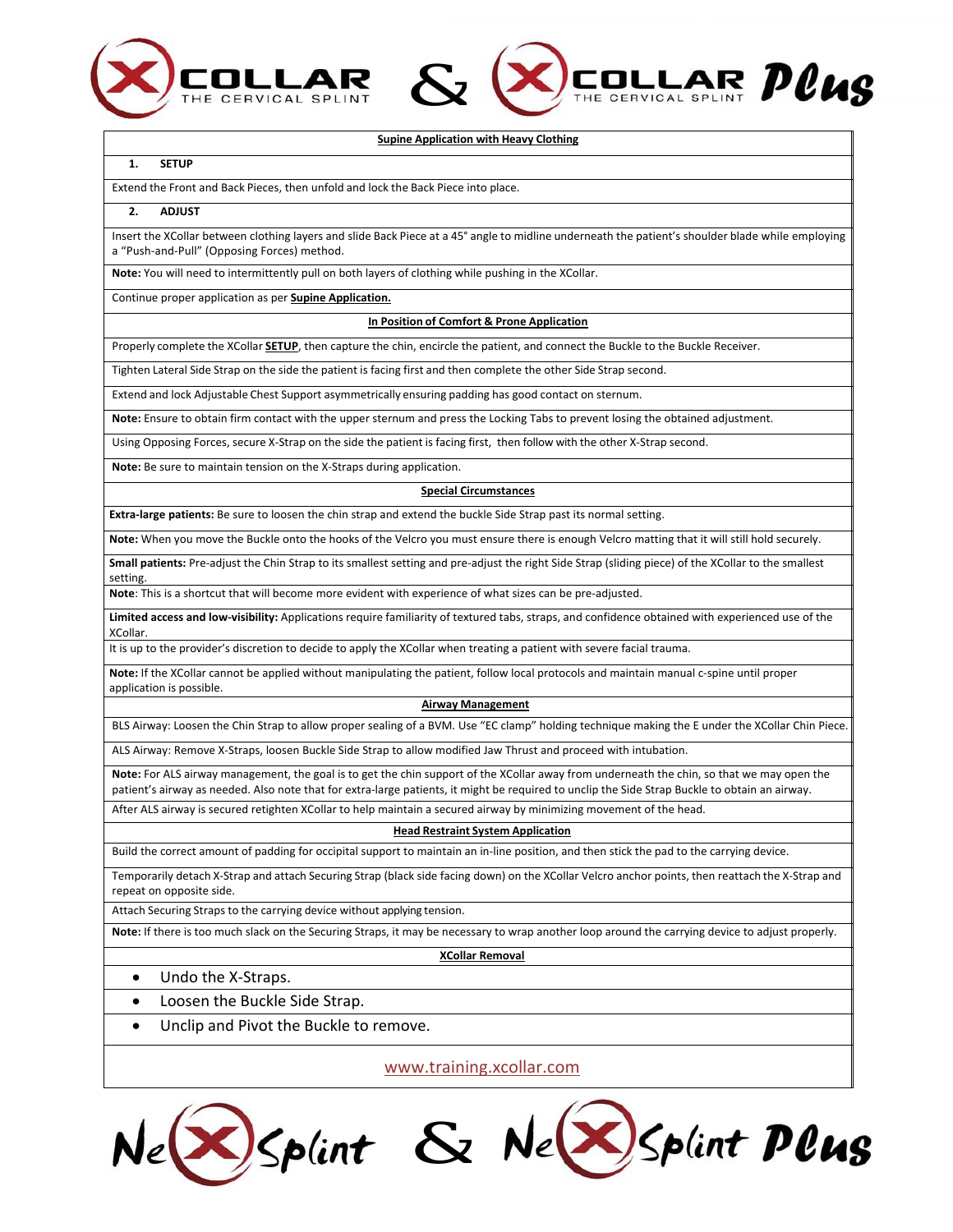



### **Skills Verification Sheet**

| Name:                                                                                                                                                                                                                                                                                                                                                                                                                                       | Agency:                  |            | Date: |   |
|---------------------------------------------------------------------------------------------------------------------------------------------------------------------------------------------------------------------------------------------------------------------------------------------------------------------------------------------------------------------------------------------------------------------------------------------|--------------------------|------------|-------|---|
| <b>General XCollar Application</b>                                                                                                                                                                                                                                                                                                                                                                                                          |                          |            |       |   |
| $S - A - X$ Neutral Position Application                                                                                                                                                                                                                                                                                                                                                                                                    |                          |            |       |   |
| 1.<br><b>SETUP</b>                                                                                                                                                                                                                                                                                                                                                                                                                          |                          |            |       | ν |
| Extends the Side Pieces; Unfolds and Locks the Back Piece.                                                                                                                                                                                                                                                                                                                                                                                  |                          |            |       |   |
| <b>ADJUST</b><br>2.                                                                                                                                                                                                                                                                                                                                                                                                                         |                          |            |       | ν |
| Encircles the patient and connects the Buckle, while maintaining the chin secured between the Chin Strap (front) and Padding (below).                                                                                                                                                                                                                                                                                                       |                          |            |       |   |
| Adjusts Side Straps to patient circumference using a "push & pull" (Opposing Forces) method.                                                                                                                                                                                                                                                                                                                                                |                          |            |       |   |
| Extends the anterior Chest Piece to upper chest without distracting the c-spine and locks it in place.                                                                                                                                                                                                                                                                                                                                      |                          |            |       |   |
| 3.<br><b>X-STRAPS</b>                                                                                                                                                                                                                                                                                                                                                                                                                       |                          |            |       |   |
| Deploys the X-Straps, places them between the 4 guides maintaining tension, using a "push & pull" (Opposing Forces) method.                                                                                                                                                                                                                                                                                                                 |                          |            |       | ν |
| Attaches the X-Straps to the matching color coded Velcro.                                                                                                                                                                                                                                                                                                                                                                                   |                          |            |       |   |
| Ensures the XCollar is securely and properly applied.                                                                                                                                                                                                                                                                                                                                                                                       |                          |            |       |   |
| In Position of Comfort & Prone Application                                                                                                                                                                                                                                                                                                                                                                                                  |                          |            |       |   |
| Properly completes the S-A-X points of General XCollar Application.                                                                                                                                                                                                                                                                                                                                                                         |                          |            |       |   |
| Tightens Lateral Side Strap on the side the patient is facing first and the other Side Strap second.                                                                                                                                                                                                                                                                                                                                        |                          |            |       | ν |
| Extends and locks Adjustable Chest Support asymmetrically ensuring padding has good contact on upper sternum.                                                                                                                                                                                                                                                                                                                               |                          |            |       |   |
| Secures X-Strap on the side the patient is facing first and then the other X-Strap second.                                                                                                                                                                                                                                                                                                                                                  |                          |            |       |   |
| <b>Supine Position Application</b>                                                                                                                                                                                                                                                                                                                                                                                                          |                          |            |       |   |
| Properly completes the S-A-X points of General XCollar Application.                                                                                                                                                                                                                                                                                                                                                                         |                          |            |       |   |
| Slides Back Piece at a 45 degree angle to midline between shoulder blades.                                                                                                                                                                                                                                                                                                                                                                  |                          |            |       |   |
| Pushes on the XCollar and pulls on clothing to properly position Back Support.                                                                                                                                                                                                                                                                                                                                                              |                          |            |       | V |
| Ensures proper placement of the occipital pad without patient manipulation.                                                                                                                                                                                                                                                                                                                                                                 |                          |            |       |   |
|                                                                                                                                                                                                                                                                                                                                                                                                                                             | <b>Airway Management</b> |            |       |   |
| Loosens the Chin Strap to allow proper sealing of a BVM mask using "EC clamp" holding technique making the E under the XCollar Chin<br>Piece.                                                                                                                                                                                                                                                                                               |                          |            |       |   |
| Demonstrates the steps of removal in reverse application order to allow advanced airway insertion.                                                                                                                                                                                                                                                                                                                                          |                          |            |       |   |
| <b>Head Restraint System Application</b>                                                                                                                                                                                                                                                                                                                                                                                                    |                          |            |       | V |
| Uses the correct amount of padding for occipital region to keep patient in proper in-line position.                                                                                                                                                                                                                                                                                                                                         |                          |            |       |   |
| Detaches X-Strap and attaches Securing Strap on the Velcro and reattaches the X-Strap (repeat on opposite side).                                                                                                                                                                                                                                                                                                                            |                          |            |       |   |
| Attaches Securing Straps to the carrying device without pulling tension.                                                                                                                                                                                                                                                                                                                                                                    |                          |            |       |   |
| <b>Evaluator's Name:</b>                                                                                                                                                                                                                                                                                                                                                                                                                    |                          |            |       | ν |
| By signing this form, the "Evaluator" is verifying that the Provider named at the top of this page has successfully demonstrated all<br>manipulative skills required by this training course and this Skills Verification Sheet in accordance with the manufacturer<br>recommendations. Emegear, LLC may not be held liable for any hands-on skills verification since they are not being verified by<br>manufacturer-approved instructors. |                          |            |       |   |
|                                                                                                                                                                                                                                                                                                                                                                                                                                             |                          | Signature: |       |   |
|                                                                                                                                                                                                                                                                                                                                                                                                                                             |                          |            |       |   |
| Date:                                                                                                                                                                                                                                                                                                                                                                                                                                       |                          |            |       |   |

 $N_{e}(\sqrt{\lambda})$ Splint & Ne $\sqrt{\lambda}$ Splint Plus www.training.xcollar.com